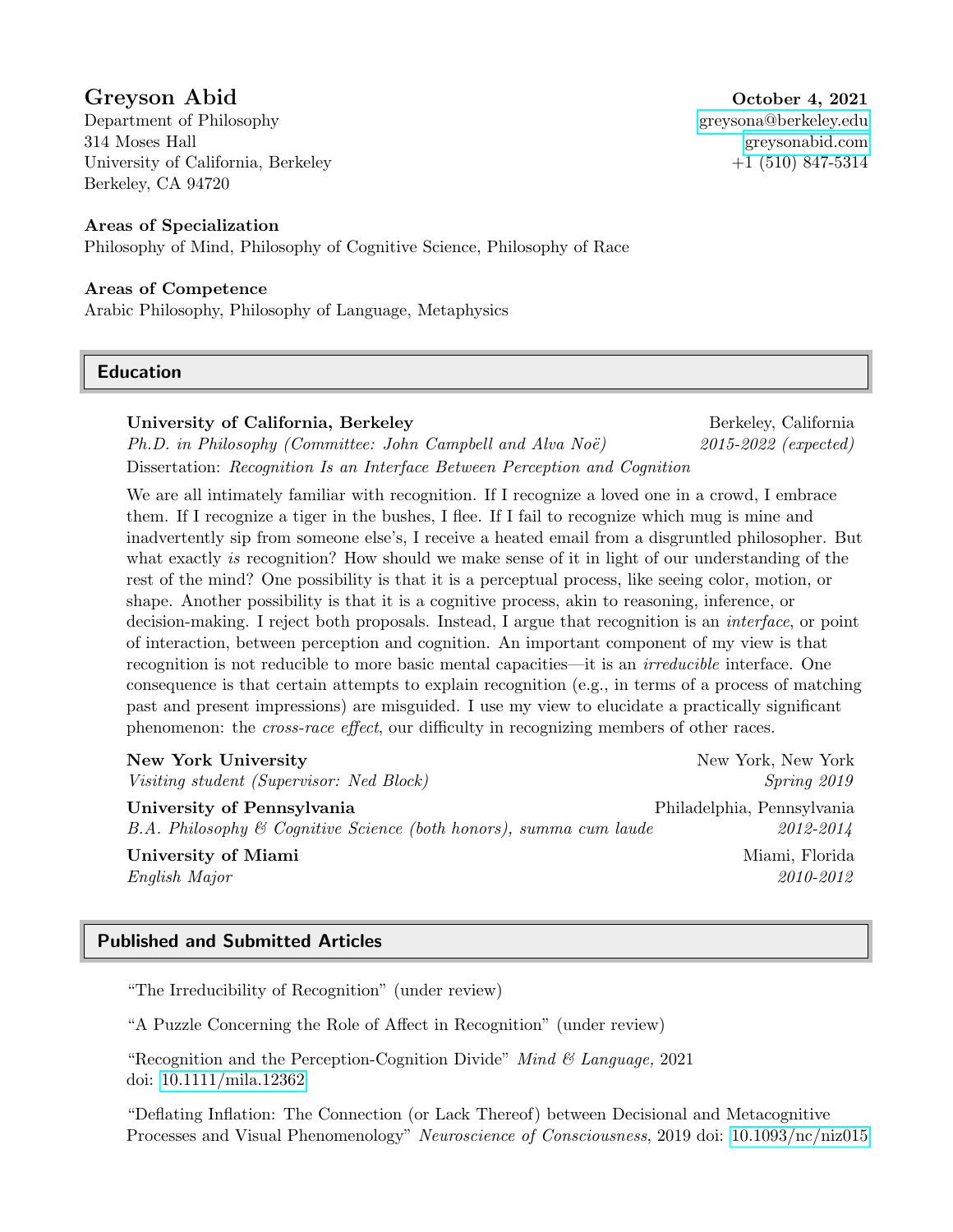#### Awards and Fellowships

#### Philosophy

Shwayder Prize (Best Graduate Student Essay), UC Berkeley, Spring 2021 Phi Beta Kappa Fellowship (Competitive Dissertation Fellowship), UC Berkeley, Spring 2021 Mabelle McLeod Lewis Fund (Competitive Dissertation Fellowship), UC Berkeley, Spring 2020 Elizabeth F. Flower Prize (Best Undergraduate Student Essay), Penn, Spring 2014 John C. Parker Fellowship for Undergraduate Research, Penn, Fall 2013

#### Cognitive Science

College Alumni Society Prize (Outstanding Undergraduate Major), Penn, Spring 2014 Pinkel Endowment Undergraduate Research Fund, Penn, Spring 2014

#### Miscellaneous

Phi Beta Kappa, Penn, Spring 2015 Charles W. Burr Book Prize (Most Intelligently Selected Book Collection), Penn, Spring 2014 Penn Club of Northern California Book Scholarship, Penn, Spring 2013

Presentations (\* indicates peer-reviewed)

### Towards a Two-Factor Approach to the Cross-Race Effect

Society for Philosophy and Psychology (talk)\*, Princeton University, Summer 2021 Dubrovnik Conference on Cognitive Science\*, Central European Cog. Sci. Association, Spring 2021 2nd Annual HPSTV Graduate Conference\*, University of Notre Dame, Spring 2021 New Mexico Texas Philosophical Society\*, Baylor University, Spring 2021 Ethics and Applied Philosophy Graduate Conference\*, UNC Charlotte, Spring 2021

Ibn-Sina and the Structure of Self-Consciousness

Cosmopolitan Philosophy, UC Berkeley, Spring 2021

#### The Evanstein Model of Recognition

Richard Wollheim Society, UC Berkeley, Spring 2020

#### Recognition in Perception

Society for Philosophy and Psychology (poster)\*, UC San Diego, Summer 2019

#### The Puzzle of the Bandwidth of Perceptual Experience

Society for Philosophy and Psychology (poster)\*, University of Michigan, Summer 2018 Berkeley-London Graduate Conference\*, University of London, Summer 2018 Dennes Lectures on Mind, UC Berkeley, Spring 2018 Cognition Graduate Conference\*, The Catholic University of America, Spring 2018 Introduction to Cognitive Science (guest lecture), UC Berkeley, Spring 2018 Richard Wollheim Society, UC Berkeley, Spring 2018 Cognitive Science Student Association, UC Berkeley, Fall 2017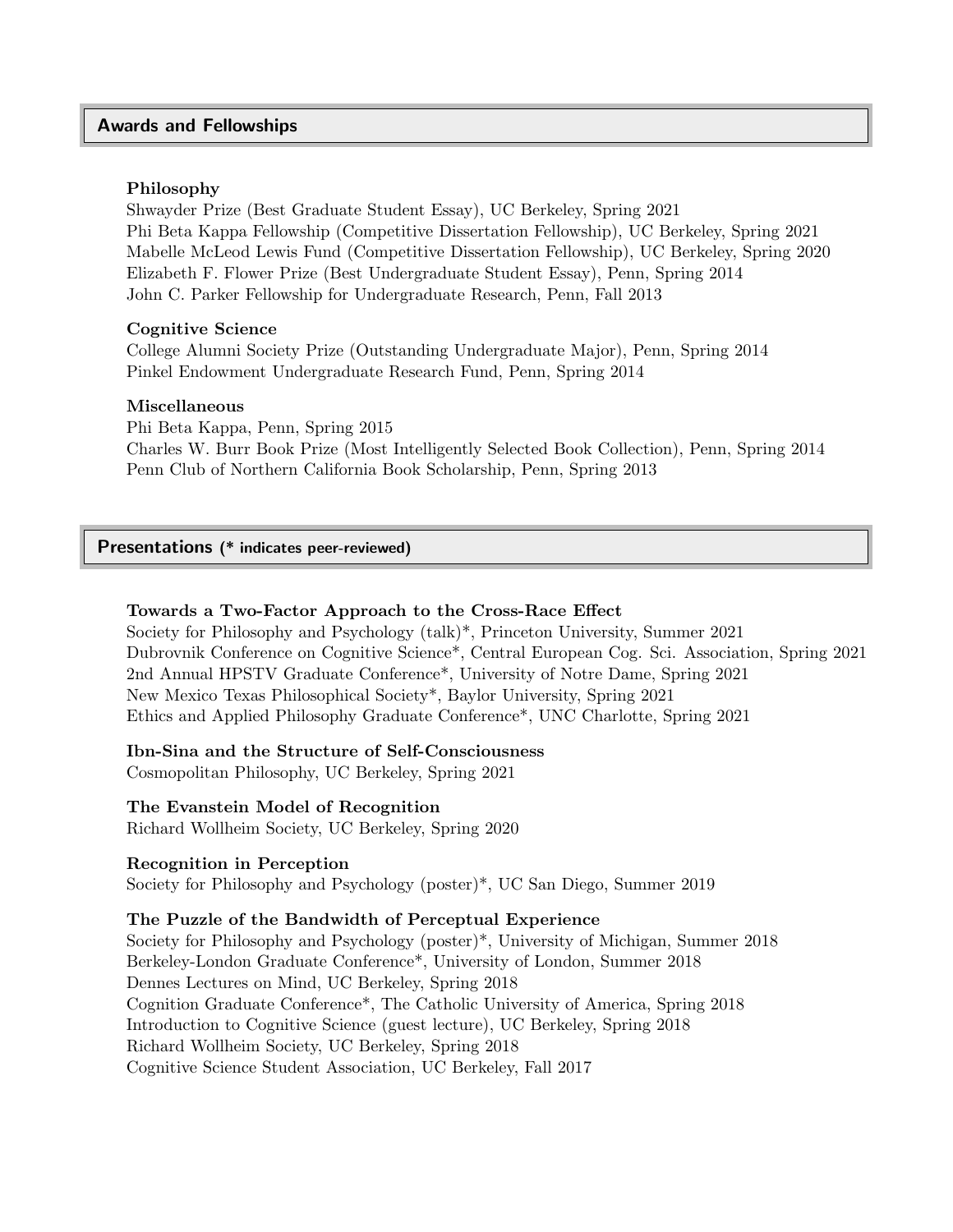#### Two Varieties of Cognitive Penetration

Minds Online Conference\* (commentary by Dimitria Gatzia and Athanasios Raftopoulos), Fall 2017 Society for Philosophy and Psychology (talk)\*, Johns Hopkins University, Summer 2017 Richard Wollheim Society, UC Berkeley, Spring 2017 Berkeley Review of Cognitive Science Articles, UC Berkeley, Spring 2017

#### Consciously Attending and Causally Explaining

Richard Wollheim Society, UC Berkeley, Spring 2016

#### Rigorous Introspection

Berkeley Review of Cognitive Science Articles, UC Berkeley, Fall 2015

Teaching (\* indicates upper division undergraduate course)

#### Primary Instructor

Introduction to Arabic Philosophy, UC Berkeley, Summer 2021 Nature of Mind, UC Berkeley, Summer 2018

#### Graduate Student Teaching Instructor

Introduction to Logic, Paolo Mancosu, UC Berkeley, Fall 2019 Theory of Meaning\*, John Campbell, UC Berkeley, Fall 2018 Introduction to Cognitive Science, Paul Li, UC Berkeley, Spring 2018 Philosophy of Mind\*, Arpy Khatchirian, UC Berkeley, Fall 2017 Metaphysics\*, Seth Yalcin, UC Berkeley, Summer 2017 Philosophy of Mind\*, Arpy Khatchirian, UC Berkeley, Spring 2017 Nature of Mind, Alva Noë, UC Berkeley, Fall 2016

#### **Service**

Head Graduate Student Instructor, UC Berkeley, Fall 2021-Spring 2022 Colloquia Organizer, UC Berkeley, Fall 2020-Spring 2021 Organizer, First Year PhD Mentorship Program, UC Berkeley, Fall 2020-Spring 2021 Organizer, Philosophy of Race Reading Group, UC Berkeley, Spring 2021 Organizer and Researcher, Syllabus Diversification Project, UC Berkeley, Fall 2020-Summer 2021 Organizer, Working Group in Philosophy of Mind, UC Berkeley, Summer 2016-Spring 2018 Colloquia Organizer, UC Berkeley, Fall 2016-Spring 2017 Prospective Graduate Student Liaison, UC Berkeley, Spring 2016 Organizer, Philosophy Undergraduate Advisory Board, Penn, Fall 2013-Spring 2014

Referee for: The British Journal for the Philosophy of Science, Lato Sensu, Mind  $\mathcal{C}_{\mathcal{A}}$  Language, Philosophical Psychology, The Berkeley-Stanford-Davis Graduate Conference in Philosophy, The Society for Philosophy and Psychology, and The Southern Society for Philosophy and Psychology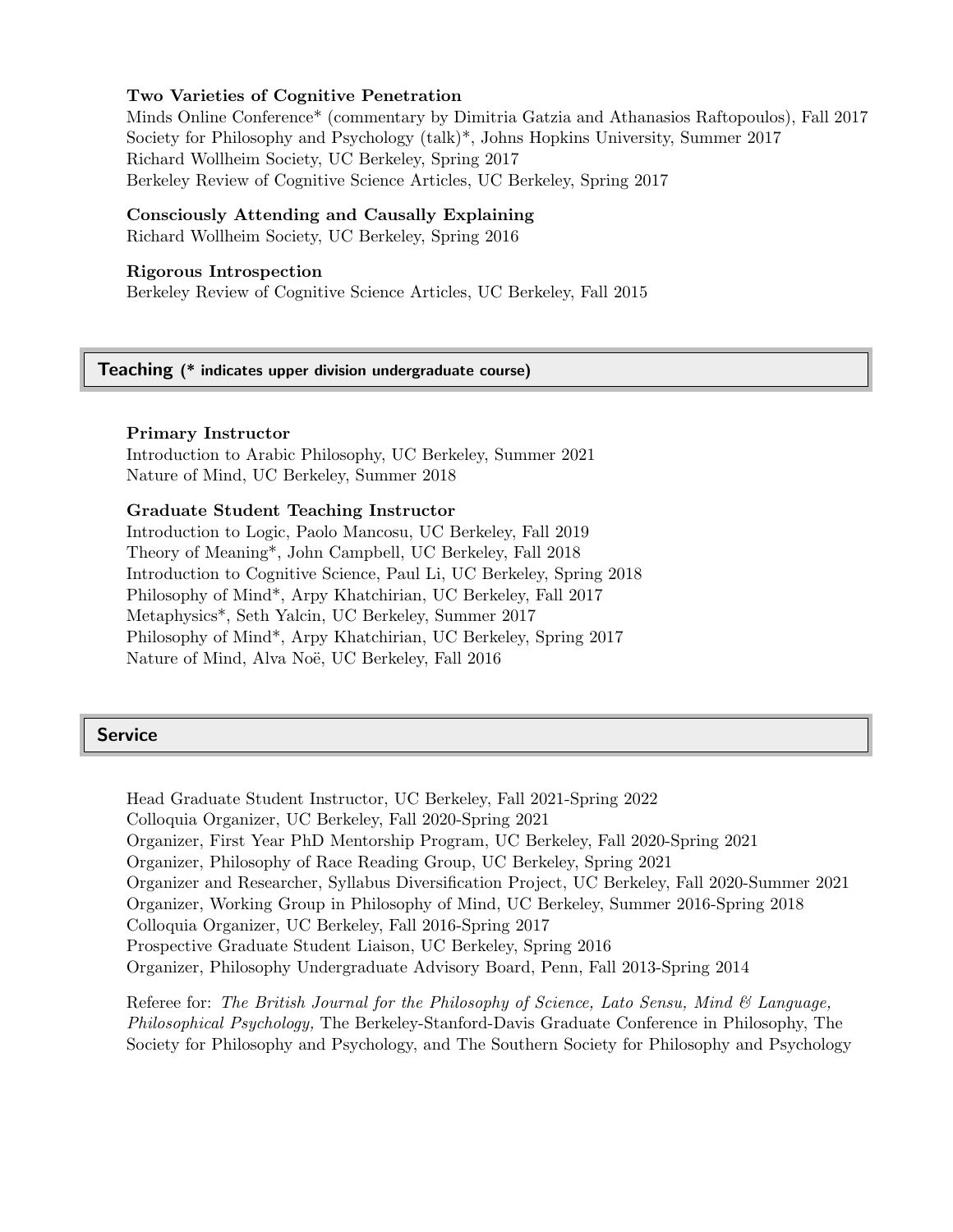## Coursework (\* indicates audited course)

## Graduate Coursework in Philosophy

| Mental Representation, Function and Perception*, Geoffrey Lee, UC Berkeley                                                                                   | Fall 2020     |
|--------------------------------------------------------------------------------------------------------------------------------------------------------------|---------------|
| Explanation*, Laura Franklin-Hall and Michael Strevens, NYU<br>$\mathcal{L}$ , and $\mathcal{L}$ , and $\mathcal{L}$ , and $\mathcal{L}$ , and $\mathcal{L}$ | Spring 2019   |
| Topics in Philosophy of Perception*, Geoffrey Lee, UC Berkeley                                                                                               | Spring 2017   |
|                                                                                                                                                              | Spring 2017   |
| Aristotle's Metaphysics Gamma, Timothy Clarke, UC Berkeley  Fall 2016                                                                                        |               |
|                                                                                                                                                              |               |
| Some Varieties of Mental Causation, John Campbell, UC Berkeley                                                                                               | Spring 2016   |
|                                                                                                                                                              | Spring 2016   |
|                                                                                                                                                              | Spring $2016$ |
| Rule-Following and the Normativity of Meaning*, Hannah Ginsborg, UC Berkeley.                                                                                | Spring 2016   |
|                                                                                                                                                              | Fall 2015     |
| Experience Needed: Applying the Metaphysics of Mind, Michael Martin, UC Berkeley.                                                                            | Fall 2015     |
| First Year Seminar, Seth Yalcin and Niko Kolodny, UC Berkeley                                                                                                | Fall 2015     |
| Mind in Life: Evolution and Perception, Gary Hatfield, Penn                                                                                                  | Fall 2013     |
|                                                                                                                                                              |               |

## Graduate Coursework in Psychology

|                                                                                    | Fall 2016   |
|------------------------------------------------------------------------------------|-------------|
| Foundations of Cognition, Tania Lombrozo and Tom Griffiths, UC Berkeley  Fall 2015 |             |
| Developmental Psychology <sup>*</sup> , Alison Gopnik, UC Berkeley                 | Spring 2018 |

## Additional Coursework in Psychology and Neuroscience

| Human Chronobiology and Sleep, David Dinges, Penn Spring 2014 |  |
|---------------------------------------------------------------|--|
|                                                               |  |
|                                                               |  |
|                                                               |  |

## Additional Coursework in Mathematics

| Linear Algebra and Ordinary Differential Equations <sup>*</sup> , Dennis DeTurck, Penn Spring 2015 |  |
|----------------------------------------------------------------------------------------------------|--|
|                                                                                                    |  |
|                                                                                                    |  |
|                                                                                                    |  |
|                                                                                                    |  |
|                                                                                                    |  |
|                                                                                                    |  |
|                                                                                                    |  |